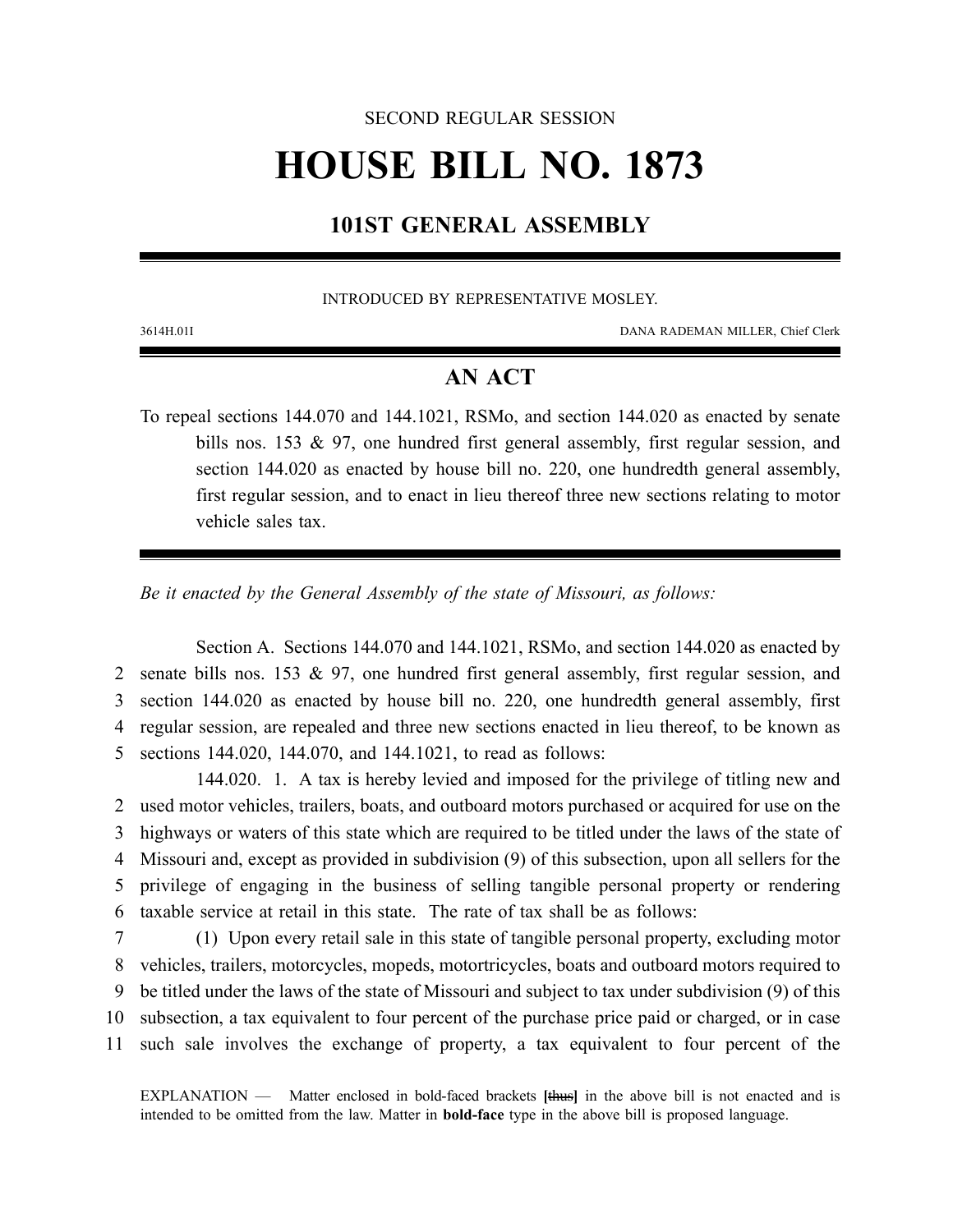consideration paid or charged, including the fair market value of the property exchanged at the time and place of the exchange, except as otherwise provided in section 144.025;

 (2) A tax equivalent to four percent of the amount paid for admission and seating accommodations, or fees paid to, or in any place of amusement, entertainment or recreation, games and athletic events, except amounts paid for any instructional class;

 (3) A tax equivalent to four percent of the basic rate paid or charged on all sales of electricity or electrical current, water and gas, natural or artificial, to domestic, commercial or industrial consumers;

 (4) (a) A tax equivalent to four percent on the basic rate paid or charged on all sales of local and long distance telecommunications service to telecommunications subscribers and to others through equipment of telecommunications subscribers for the transmission of messages and conversations and upon the sale, rental or leasing of all equipment or services pertaining or incidental thereto; except that, the payment made by telecommunications subscribers or others, pursuant to section 144.060, and any amounts paid for access to the internet or interactive computer services shall not be considered as amounts paid for telecommunications services;

 (b) If local and long distance telecommunications services subject to tax under this subdivision are aggregated with and not separately stated from charges for telecommunications service or other services not subject to tax under this subdivision, including, but not limited to, interstate or international telecommunications services, then the charges for nontaxable services may be subject to taxation unless the telecommunications provider can identify by reasonable and verifiable standards such portion of the charges not subject to such tax from its books and records that are kept in the regular course of business, including, but not limited to, financial statement, general ledgers, invoice and billing systems and reports, and reports for regulatory tariffs and other regulatory matters;

 (c) A telecommunications provider shall notify the director of revenue of its intention to utilize the standards described in paragraph (b) of this subdivision to determine the charges that are subject to sales tax under this subdivision. Such notification shall be in writing and shall meet standardized criteria established by the department regarding the form and format of such notice;

 (d) The director of revenue may promulgate and enforce reasonable rules and regulations for the administration and enforcement of the provisions of this subdivision. Any rule or portion of a rule, as that term is defined in section 536.010, that is created under the authority delegated in this section shall become effective only if it complies with and is subject to all of the provisions of chapter 536 and, if applicable, section 536.028. This section and chapter 536 are nonseverable and if any of the powers vested with the general assembly pursuant to chapter 536 to review, to delay the effective date, or to disapprove and annul a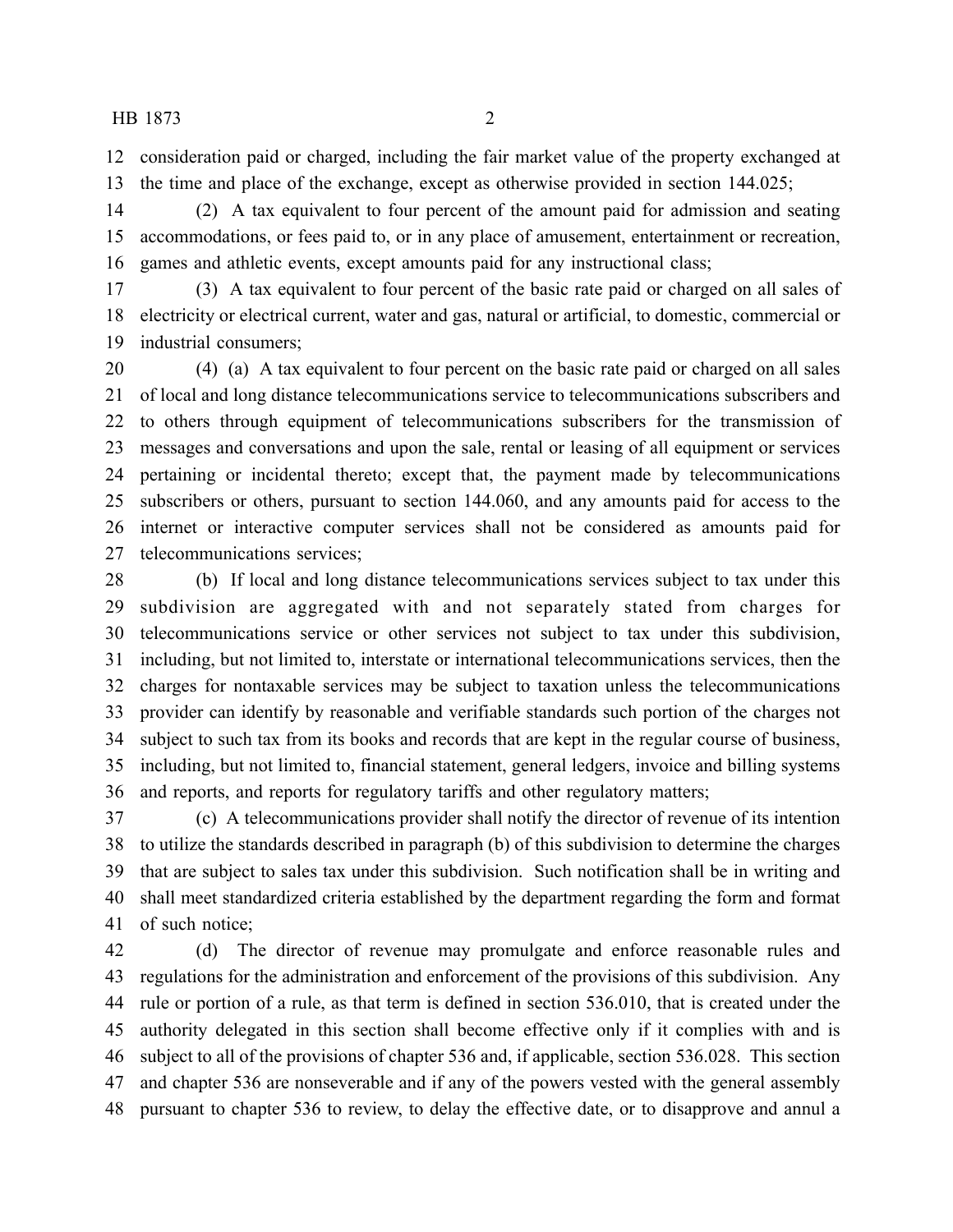rule are subsequently held unconstitutional, then the grant of rulemaking authority and any rule proposed or adopted after August 28, 2019, shall be invalid and void;

 (5) A tax equivalent to four percent of the basic rate paid or charged for all sales of services for transmission of messages of telegraph companies;

 (6) A tax equivalent to four percent on the amount of sales or charges for all rooms, meals and drinks furnished at any hotel, motel, tavern, inn, restaurant, eating house, drugstore, dining car, tourist cabin, tourist camp or other place in which rooms, meals or drinks are regularly served to the public. The tax imposed under this subdivision shall not apply to any automatic mandatory gratuity for a large group imposed by a restaurant when such gratuity is reported as employee tip income and the restaurant withholds income tax under section 143.191 on such gratuity;

 (7) A tax equivalent to four percent of the amount paid or charged for intrastate tickets by every person operating a railroad, sleeping car, dining car, express car, boat, airplane and such buses and trucks as are licensed by the division of motor carrier and railroad safety of the department of economic development of Missouri, engaged in the transportation of persons for hire;

 (8) A tax equivalent to four percent of the amount paid or charged for rental or lease of tangible personal property, provided that if the lessor or renter of any tangible personal property had previously purchased the property under the conditions of sale at retail or leased or rented the property and the tax was paid at the time of purchase, lease or rental, the lessor, sublessor, renter or subrenter shall not apply or collect the tax on the subsequent lease, sublease, rental or subrental receipts from that property. The purchase, rental or lease of motor vehicles, trailers, motorcycles, mopeds, motortricycles, boats, and outboard motors shall be taxed and the tax paid as provided in this section and section 144.070. In no event shall the rental or lease of boats and outboard motors be considered a sale, charge, or fee to, for or in places of amusement, entertainment or recreation nor shall any such rental or lease be subject to any tax imposed to, for, or in such places of amusement, entertainment or recreation. Rental and leased boats or outboard motors shall be taxed under the provisions of the sales tax laws as provided under such laws for motor vehicles and trailers. Tangible personal property which is exempt from the sales or use tax under section 144.030 upon a sale thereof is likewise exempt from the sales or use tax upon the lease or rental thereof;

 (9) A tax equivalent to four percent of the purchase price, as defined in section 144.070, of new and used motor vehicles, trailers, boats, and outboard motors purchased or acquired for use on the highways or waters of this state which are required to be registered under the laws of the state of Missouri. This tax is imposed on the person titling such property, and shall be paid according to the procedures in section **144.070 or** 144.440.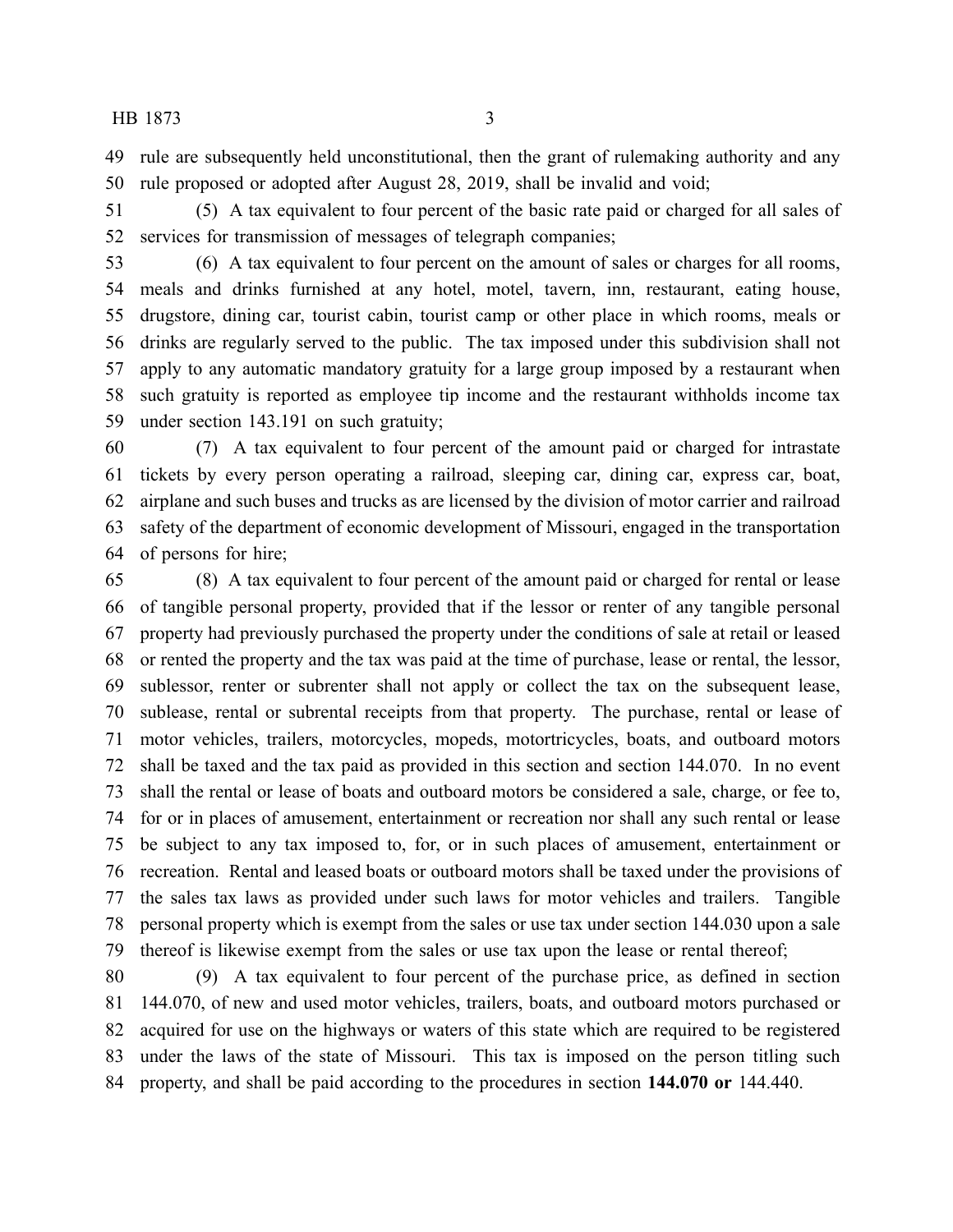2. All tickets sold which are sold under the provisions of this chapter which are subject to the sales tax shall have printed, stamped or otherwise endorsed thereon, the words "This ticket is subject to a sales tax.".

**[**144.020. 1. A tax is hereby levied and imposed for the privilege of 2 titling new and used motor vehicles, trailers, boats, and outboard motors 3 purchased or acquired for use on the highways or waters of this state which are<br>4 **1 provided to be titled under the laws of the state of Missouri and, except as** 4 required to be titled under the laws of the state of Missouri and, except as<br>5 provided in subdivision (9) of this subsection, upon all sellers for the privilege provided in subdivision (9) of this subsection, upon all sellers for the privilege of engaging in the business of selling tangible personal property or rendering taxable service at retail in this state. The rate of tax shall be as follows:

 (1) Upon every retail sale in this state of tangible personal property, excluding motor vehicles, trailers, motorcycles, mopeds, motortricycles, boats and outboard motors required to be titled under the laws of the state of Missouri and subject to tax under subdivision (9) of this subsection, a tax 12 equivalent to four percent of the purchase price paid or charged, or in case such sale involves the exchange of property, a tax equivalent to four percent of the consideration paid or charged, including the fair market value of the **property exchanged at the time and place of the exchange, except as otherwise** provided in section 144.025;

 $(2)$  A tax equivalent to four percent of the amount paid for admission 18 and seating accommodations, or fees paid to, or in any place of amusement, entertainment or recreation, games and athletic events, except amounts paid **for any instructional class;** 

21  $\left(3\right)$  A tax equivalent to four percent of the basic rate paid or charged on 22 all sales of electricity or electrical current, water and gas, natural or artificial, to domestic, commercial or industrial consumers;

24 (4) (a) A tax equivalent to four percent on the basic rate paid or charged on all sales of local and long distance telecommunications service to telecommunications subscribers and to others through equipment of telecommunications subscribers for the transmission of messages and conversations and upon the sale, rental or leasing of all equipment or services pertaining or incidental thereto; except that, the payment made by telecommunications subscribers or others, pursuant to section 144.060, and any amounts paid for access to the internet or interactive computer services shall not be considered as amounts paid for telecommunications services;

 (b) If local and long distance telecommunications services subject to tax under this subdivision are aggregated with and not separately stated from charges for telecommunications service or other services not subject to tax under this subdivision, including, but not limited to, interstate or international telecommunications services, then the charges for nontaxable services may be subject to taxation unless the telecommunications provider can identify by reasonable and verifiable standards such portion of the charges not subject to 40 such tax from its books and records that are kept in the regular course of 41 business, including, but not limited to, financial statement, general ledgers, 42 invoice and billing systems and reports, and reports for regulatory tariffs and 43 other regulatory matters;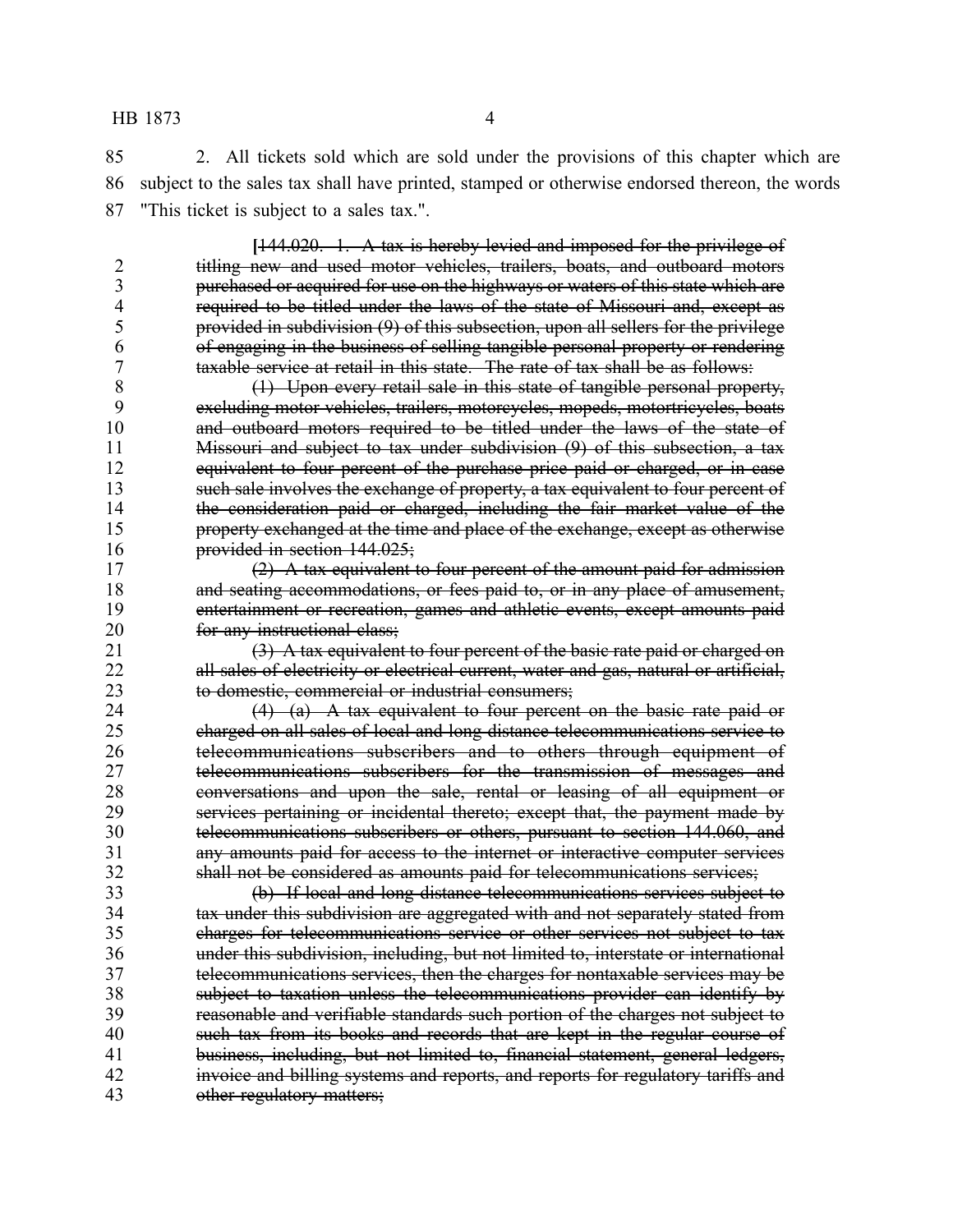(c) A telecommunications provider shall notify the director of revenue of its intention to utilize the standards described in paragraph (b) of this subdivision to determine the charges that are subject to sales tax under this subdivision. Such notification shall be in writing and shall meet standardized 48 criteria established by the department regarding the form and format of such<br>49 contribution of the control of the such as a method of such 49 <del>notice;</del><br>50

(d) The director of revenue may promulgate and enforce reasonable 51 rules and regulations for the administration and enforcement of the provisions<br>52 of this subdivision. Any rule or portion of a rule, as that term is defined in of this subdivision. Any rule or portion of a rule, as that term is defined in section 536.010, that is created under the authority delegated in this section shall become effective only if it complies with and is subject to all of the provisions of chapter 536 and, if applicable, section 536.028. This section and chapter 536 are nonseverable and if any of the powers vested with the general assembly pursuant to chapter 536 to review, to delay the effective date, or to disapprove and annul a rule are subsequently held unconstitutional, then the grant of rulemaking authority and any rule proposed or adopted after August  $60 \qquad 28, 2019,$  shall be invalid and void;

 (5) A tax equivalent to four percent of the basic rate paid or charged for all sales of services for transmission of messages of telegraph companies;

  $(6)$  A tax equivalent to four percent on the amount of sales or charges for all rooms, meals and drinks furnished at any hotel, motel, tavern, inn, restaurant, eating house, drugstore, dining car, tourist cabin, tourist camp or other place in which rooms, meals or drinks are regularly served to the public. The tax imposed under this subdivision shall not apply to any automatic mandatory gratuity for a large group imposed by a restaurant when such gratuity is reported as employee tip income and the restaurant withholds 70 income tax under section 143.191 on such gratuity;

 (7) A tax equivalent to four percent of the amount paid or charged for intrastate tickets by every person operating a railroad, sleeping car, dining car, express car, boat, airplane and such buses and trucks as are licensed by the division of motor carrier and railroad safety of the department of economic development of Missouri, engaged in the transportation of persons for hire;<br>76 (8) A tax equivalent to four percent of the amount paid or charged fo

 (8) A tax equivalent to four percent of the amount paid or charged for 77 rental or lease of tangible personal property, provided that if the lessor or 78 **renter of any tangible personal property had previously purchased the property**<br>79 **hour under the conditions of sale at retail or leased or rented the property and the tax** under the conditions of sale at retail or leased or rented the property and the tax was paid at the time of purchase, lease or rental, the lessor, sublessor, renter or 81 subrenter shall not apply or collect the tax on the subsequent lease, sublease, **rental or subrental receipts from that property. The purchase, rental or lease of**  motor vehicles, trailers, motorcycles, mopeds, motortricycles, boats, and 84 outboard motors shall be taxed and the tax paid as provided in this section and section 144.070. In no event shall the rental or lease of boats and outboard motors be considered a sale, charge, or fee to, for or in places of amusement, entertainment or recreation nor shall any such rental or lease be subject to any 88 tax imposed to, for, or in such places of amusement, entertainment or 89 recreation. Rental and leased boats or outboard motors shall be taxed under<br>90 the provisions of the sales tax laws as provided under such laws for motor the provisions of the sales tax laws as provided under such laws for motor vehicles and trailers. Tangible personal property which is exempt from the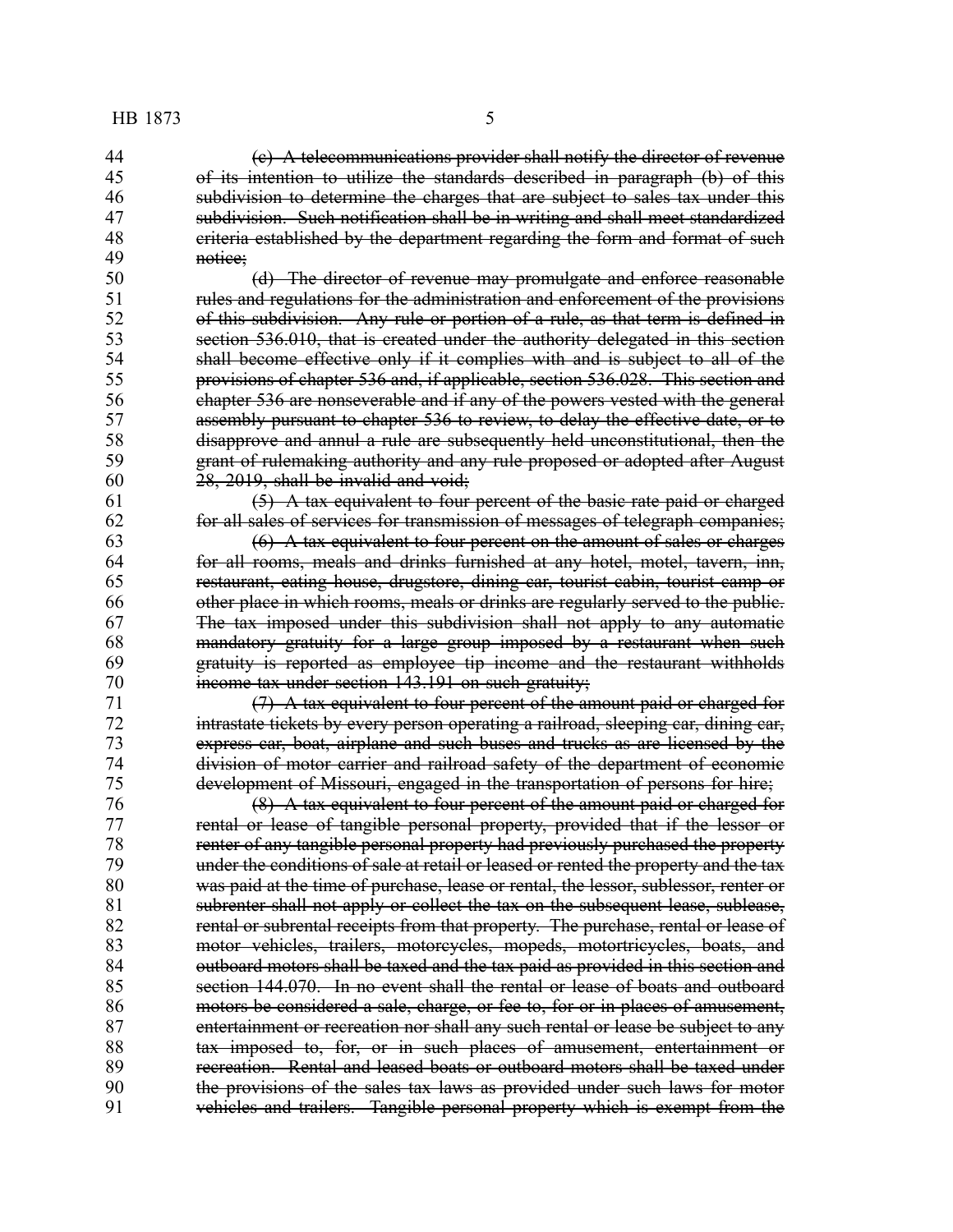sales or use tax under section 144.030 upon a sale thereof is likewise exempt 93 from the sales or use tax upon the lease or rental thereof;<br>94 (9) A tax equivalent to four percent of the purchase

 $(9)$  A tax equivalent to four percent of the purchase price, as defined in section 144.070, of new and used motor vehicles, trailers, boats, and outboard motors purchased or acquired for use on the highways or waters of this state which are required to be registered under the laws of the state of Missouri. This tax is imposed on the person titling such property, and shall be paid 99 according to the procedures in section 144.440.

 2. All tickets sold which are sold under the provisions of sections 101 144.010 to 144.525 which are subject to the sales tax shall have printed,<br>102 stamped or otherwise endorsed thereon, the words "This ticket is subject to a stamped or otherwise endorsed thereon, the words "This ticket is subject to a sales tax.".**]**

144.070. 1. At the time the owner of any new or used motor vehicle, trailer, boat, or outboard motor which was acquired in a transaction subject to sales tax under the Missouri sales tax law makes application to the director of revenue for an official certificate of title and the registration of the motor vehicle, trailer, boat, or outboard motor as otherwise provided by law, the owner shall present to the director of revenue evidence satisfactory to the director of revenue showing the purchase price exclusive of any charge incident to the extension of credit paid by or charged to the applicant in the acquisition of the motor vehicle, trailer, boat, or outboard motor, or that no sales tax was incurred in its acquisition, and if sales tax was incurred in its acquisition, the applicant shall pay or cause to be paid to the director of revenue the sales tax provided by the Missouri sales tax law in addition to the registration fees now or hereafter required according to law, and the director of revenue shall not issue a certificate of title for any new or used motor vehicle, trailer, boat, or outboard motor subject to sales tax as provided in the Missouri sales tax law until the tax levied for the sale of the same under sections 144.010 to 144.510 has been paid as provided in this section or is registered under the provisions of subsection 5 of this section.

 2. As used in subsection 1 of this section, the term "purchase price" shall mean the total amount of the contract price agreed upon between the seller and the applicant in the acquisition of the motor vehicle, trailer, boat, or outboard motor, regardless of the medium of payment therefor.

 3. In the event that the purchase price is unknown or undisclosed, or that the evidence thereof is not satisfactory to the director of revenue, the same shall be fixed by appraisement by the director.

 4. The director of the department of revenue shall endorse upon the official certificate of title issued by the director upon such application an entry showing that such sales tax has been paid or that the motor vehicle, trailer, boat, or outboard motor represented by such certificate is exempt from sales tax and state the ground for such exemption.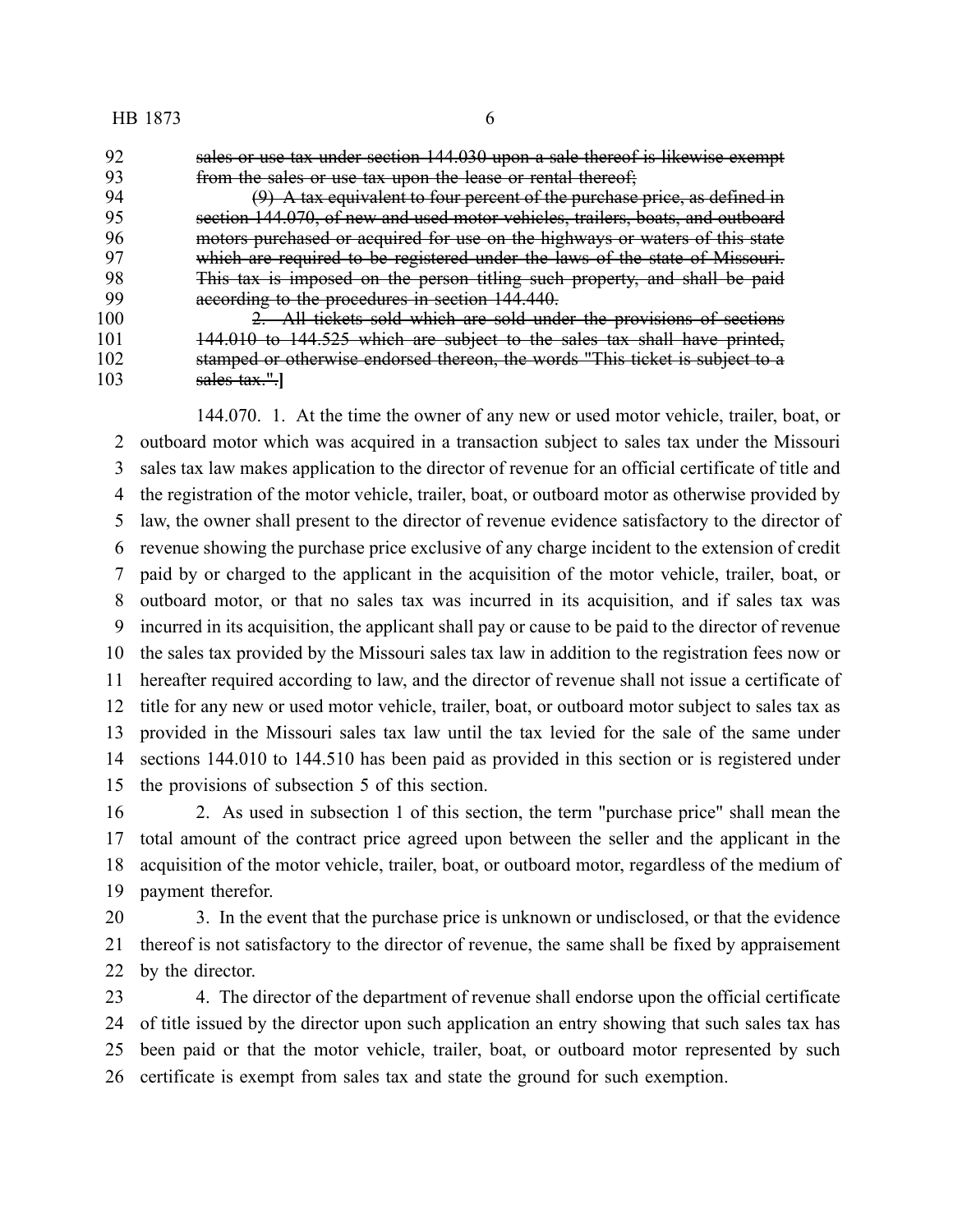5. Any person, company, or corporation engaged in the business of renting or leasing motor vehicles, trailers, boats, or outboard motors, which are to be used exclusively for rental or lease purposes, and not for resale, may apply to the director of revenue for authority to operate as a leasing or rental company and pay an annual fee of two hundred fifty dollars for such authority. Any company approved by the director of revenue may pay the tax due on any motor vehicle, trailer, boat, or outboard motor as required in section 144.020 at the time of registration thereof or in lieu thereof may pay a sales tax as provided in sections 144.010, 144.020, 144.070 and 144.440. A sales tax shall be charged to and paid by a leasing company which does not exercise the option of paying in accordance with section 144.020, on the amount charged for each rental or lease agreement while the motor vehicle, trailer, boat, or outboard motor is domiciled in this state. Any motor vehicle, trailer, boat, or outboard motor which is leased as the result of a contract executed in this state shall be presumed to be domiciled in this state.

 6. Every applicant to be a registered fleet owner as described in subsections 6 to 10 of section 301.032 shall furnish with the application to operate as a registered fleet owner a corporate surety bond or irrevocable letter of credit, as defined in section 400.5-102, issued by any state or federal financial institution in the penal sum of one hundred thousand dollars, on a form approved by the department. The bond or irrevocable letter of credit shall be conditioned upon the registered fleet owner complying with the provisions of any statutes applicable to registered fleet owners, and the bond shall be an indemnity for any loss sustained by reason of the acts of the person bonded when such acts constitute grounds for the suspension or revocation of the registered fleet owner license. The bond shall be executed in the name of the state of Missouri for the benefit of all aggrieved parties or the irrevocable letter of credit shall name the state of Missouri as the beneficiary; except that, the aggregate liability of the surety or financial institution to the aggrieved parties shall, in no event, exceed the amount of the bond or irrevocable letter of credit. The proceeds of the bond or irrevocable letter of credit shall be paid upon receipt by the department of a final judgment from a Missouri court of competent jurisdiction against the principal and in favor of an aggrieved party.

 7. Any corporation may have one or more of its divisions separately apply to the director of revenue for authorization to operate as a leasing company, provided that the corporation:

 (1) Has filed a written consent with the director authorizing any of its divisions to apply for such authority;

(2) Is authorized to do business in Missouri;

 (3) Has agreed to treat any sale of a motor vehicle, trailer, boat, or outboard motor from one of its divisions to another of its divisions as a sale at retail;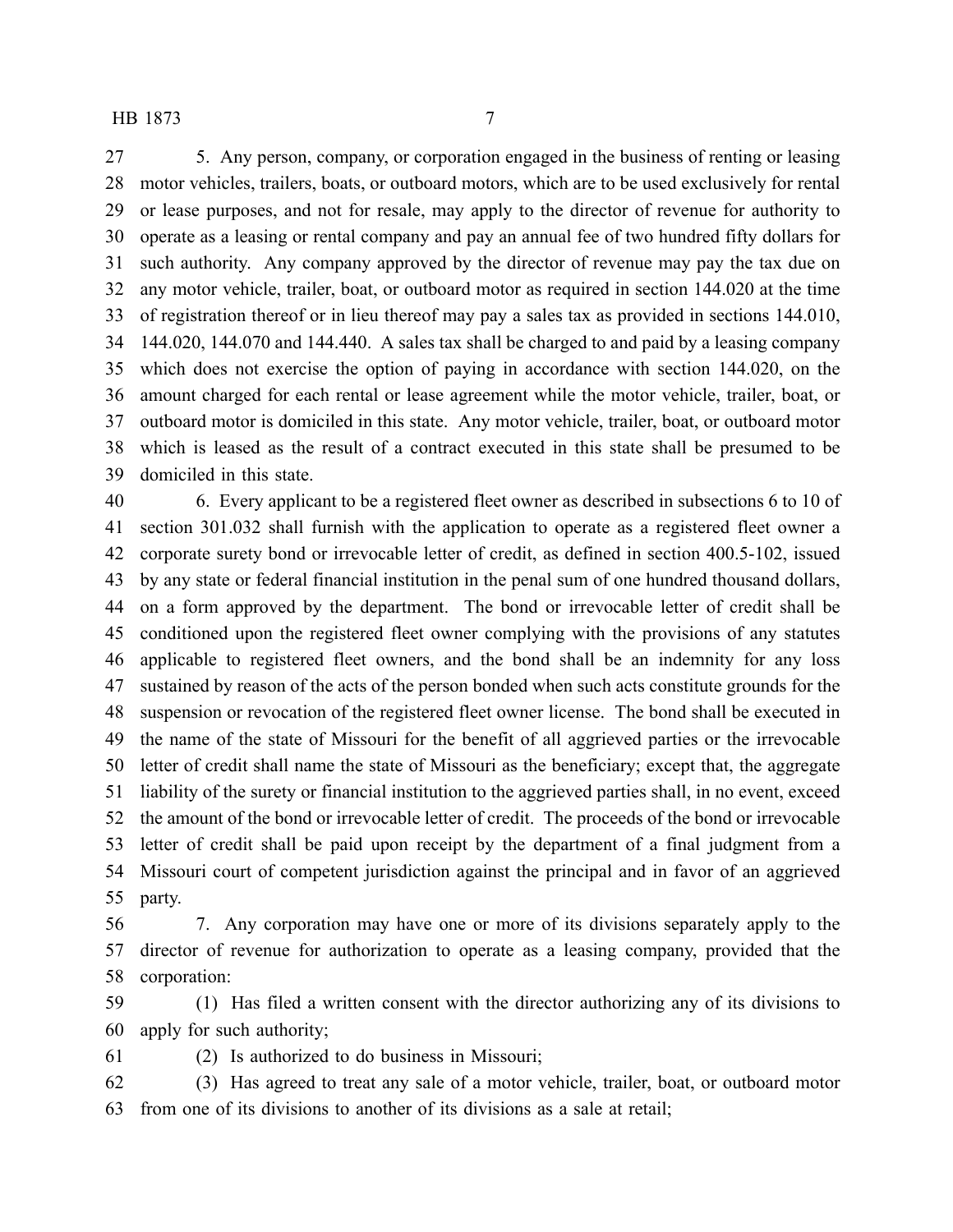(4) Has registered under the fictitious name provisions of sections 417.200 to 417.230 each of its divisions doing business in Missouri as a leasing company; and

 (5) Operates each of its divisions on a basis separate from each of its other divisions. However, when the transfer of a motor vehicle, trailer, boat or outboard motor occurs within a corporation which holds a license to operate as a motor vehicle or boat dealer pursuant to sections 301.550 to 301.573 the provisions in subdivision (3) of this subsection shall not apply.

 8. If the owner of any motor vehicle, trailer, boat, or outboard motor desires to charge and collect sales tax as provided in this section, the owner shall make application to the director of revenue for a permit to operate as a motor vehicle, trailer, boat, or outboard motor leasing company. The director of revenue shall promulgate rules and regulations determining the qualifications of such a company, and the method of collection and reporting of sales tax charged and collected. Such regulations shall apply only to owners of motor vehicles, trailers, boats, or outboard motors, electing to qualify as motor vehicle, trailer, boat, or outboard motor leasing companies under the provisions of subsection 5 of this section, and no motor vehicle renting or leasing, trailer renting or leasing, or boat or outboard motor renting or leasing company can come under sections 144.010, 144.020, 144.070 and 144.440 unless all motor vehicles, trailers, boats, and outboard motors held for renting and leasing are included.

 9. Any person, company, or corporation engaged in the business of renting or leasing three thousand five hundred or more motor vehicles which are to be used exclusively for rental or leasing purposes and not for resale, and that has applied to the director of revenue for authority to operate as a leasing company may also operate as a registered fleet owner as prescribed in section 301.032.

 10. Beginning July 1, 2010, any motor vehicle dealer licensed under section 301.560 engaged in the business of selling motor vehicles or trailers may apply to the director of revenue for authority to collect and remit the sales tax required under this section on all motor vehicles sold by the motor vehicle dealer. A motor vehicle dealer receiving authority to collect and remit the tax is subject to all provisions under sections 144.010 to **[**144.525**] 144.527**. Any motor vehicle dealer authorized to collect and remit sales taxes on motor vehicles under this subsection shall be entitled to deduct and retain an amount equal to two percent of the motor vehicle sales tax pursuant to section 144.140. Any amount of the tax collected under this subsection that is retained by a motor vehicle dealer pursuant to section 144.140 shall not constitute state revenue. In no event shall revenues from the general revenue fund or any other state fund be utilized to compensate motor vehicle dealers for their role in collecting and remitting sales taxes on motor vehicles. In the event this subsection or any portion thereof is held to violate Article IV, Section 30(b) of the Missouri Constitution, no motor vehicle dealer shall be authorized to collect and remit sales taxes on motor vehicles